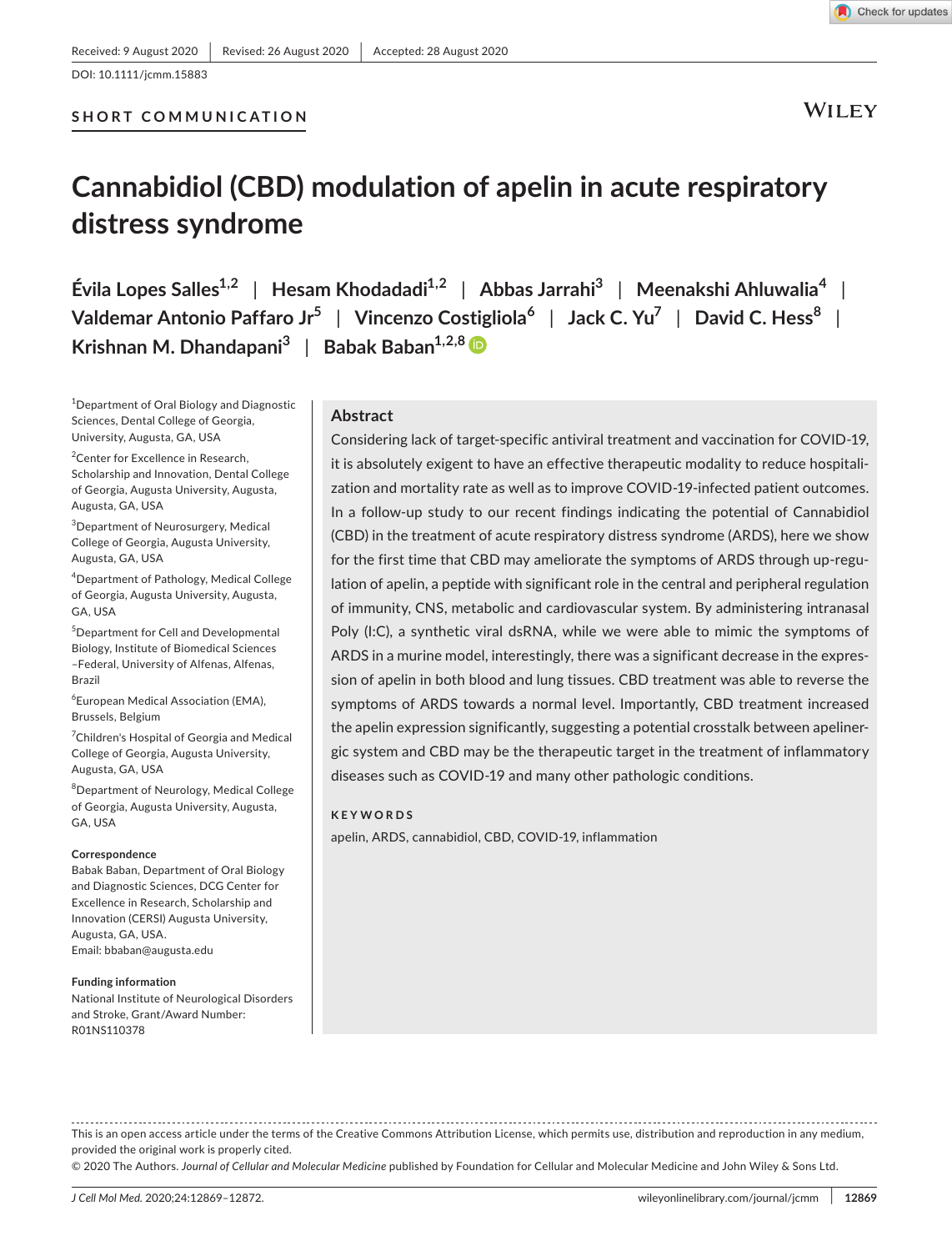# **1** | **INTRODUCTION**

COVID-19 pandemic has profoundly affected human life, inducing high patient morbidity and mortality while stressing health care systems worldwide. SARS-CoV-2, the highly infectious agent responsible for the COVID-19 pandemic, is a novel coronavirus that utilizes a glycosylated spike protein to enter human cells via the angiotensin-converting enzyme 2 (ACE2) receptor. The lung is a primary site of entry for SARS-CoV-2, as evidenced by massive pulmonary inflammation and development of acute respiratory distress syndrome (ARDS).<sup>1</sup> These changes frequently result in a cytokine storm that contributes to diffuse alveolar damage, alveolar capillary leakage, severe hypoxaemia, intense pulmonary oedema and pulmonary fibrosis.<sup>2</sup>

Cannabidiol (CBD) is a non-psychotropic phytocannabinoid that regulates immune responses in multiple experimental disease models, including work by our laboratory showing a benefit following ARDS-like injury in mice. $^3$  Consistent with our findings, a recent commentary, based on anecdotal reports, supports the therapeutic use of CBD in COVID-19-infected patients.<sup>4</sup> While a number of mechanisms are postulated to mediate the anti-viral benefits of CBD, including down-regulation SARS-CoV-2 receptors in human epithelia and suppression of pro-inflammatory cytokine production (eg interleukin-1β (IL-1β), IL-6, tumour necrosis factor-α (TNF-α), chemokine (CC-motif) ligand 2 (CCL2), chemokine (CC-motif) ligand 3 (CCL3)), this issue remains largely unresolved and, once elucidated, may identify novel approaches to improve outcomes in COVID-19-infected patients.<sup>5</sup>

Apelin, an endogenous, multi-functional ligand for the G protein-coupled receptor, APJ, also serves as a second catalytic substrate for ACE2.<sup>6</sup> Apelin is generated from a 77-amino acid precursor and undergoes proteolytic cleavage to generate biological active fragments, including apelin-36, apelin-19 and apelin-13. An endogenous protective role was postulated for activation of the apelin/APJ axis (Apelinergic system) after lung injury, via proposed mechanisms including suppression of the immune activating transcription factor, NF-κB and inhibition of innate immune infiltration/activation via attenuated expression of CCL2, CCL3, CCL4, CCL7 and TNF-α.<sup>7</sup> Of interest, both apelin and APJ are widely expressed throughout the lung, heart, liver, gut, kidney and central nervous system, $^8$  spatially overlapping expression of the endocannabinoid system while interaction between the endocannabinoid system and apelin limits liver fibrosis.<sup>9</sup> Based on these studies, we suggested that regulation of the apelinergic system by CBD may limit excessive pulmonary inflammation after experimental ARDS.

# **2** | **MATERIALS AND METHODS**

Polyinosinic:polycytidylic acid (Poly(I:C)), a high molecular weight, synthetic analog of double stranded RNA (dsRNA), was used to recapitulate the histopathological, physiological and immune features of ARDS associated with SARS-CoV-2 infection (As described in our recent publication), including low oxygen saturation, lymphopenia,



**FIGURE 1** CBD improved the symptoms of Poly(I:C)-induced ARDS and normalized the expression level of apelin in the blood. Intranasal administration of poly(I:C) demonstrated a reduction in the blood T cells while increased the neutrophils compared with the sham control group (dot plot flow cytometry panels). Further, intranasal poly(I:C) reduced apelin expression in whole blood of mice (Histogram and bargraph panels), as assessed by flow cytometry. Administration of CBD attenuated these effects. The bargraphs are representing the average of values for 10 mice per group (\*\**P* < .03)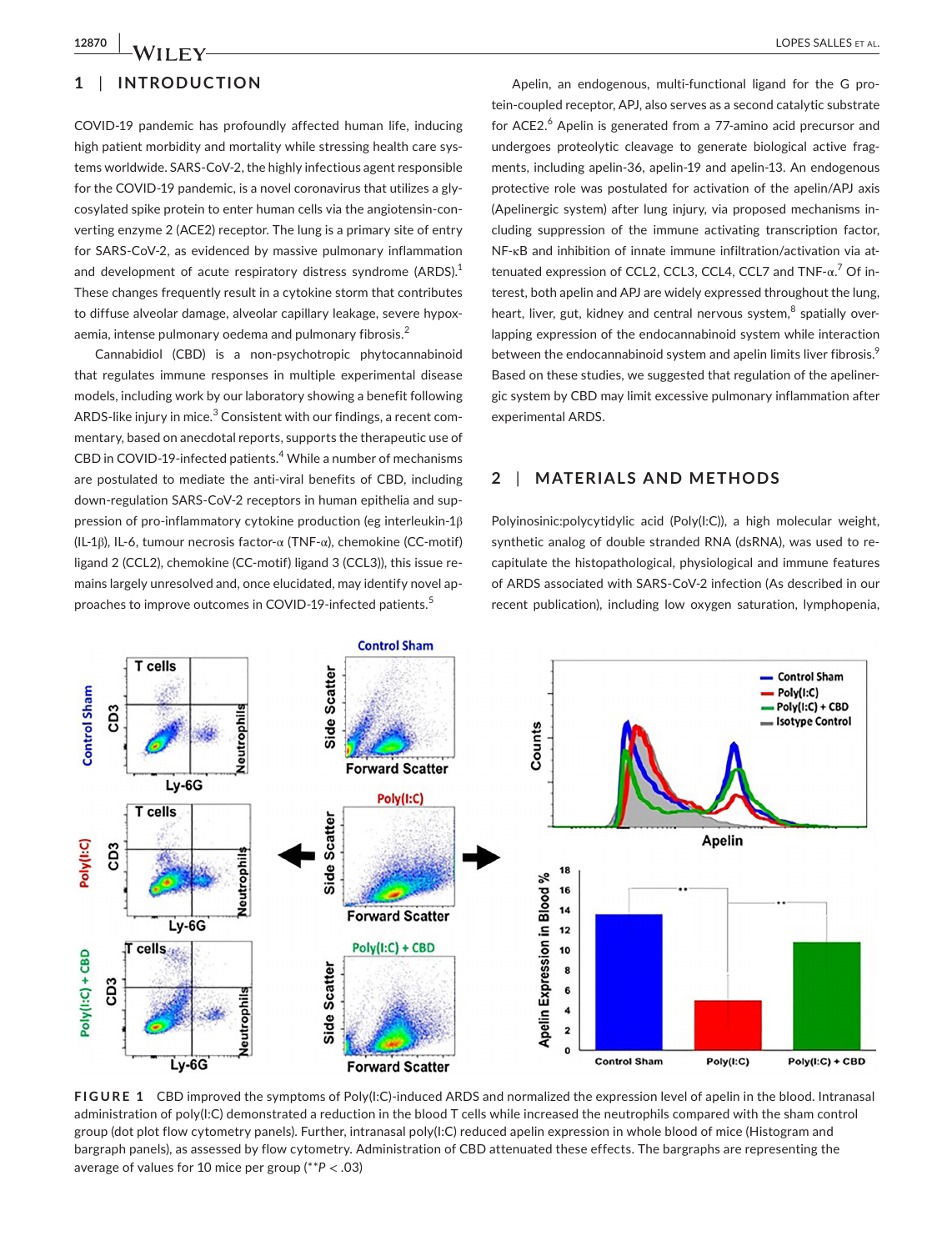

**FIGURE 2** CBD improved the symptoms of Poly(I:C)-induced ARDS and normalized the apelin expression in the lung tissues. Masson's trichrome analysis of lung tissues showed that intranasal administration of high dose Poly(I:C) caused the destruction of normal morphology and structure of lung, hypertrophy, fibrosis and pulmonary oedema, as compared to the tissues from control group. CBD treatment improved the structure towards the normal architecture (bright filed images on the left panel). Further, immunofluorescence analysis of lung tissue (panels on the right side) showed a decrease in Apelin in Poly(I:C) treated lung compared to normal tissues. CBD treatment normalized the Apelin expression in the lung, indicating the potential protective effect of CBD

elevated frequencies of neutrophils/monocytes, excess production of pro-inflammatory cytokines and destruction of lung morphology.3,10 Adult (12 weeks) male C57Bl/6 mice were block randomized into one of three experimental groups ( $n = 10$  mice/group) by a blinded investigator. Group I received intranasal, once daily administration of sterile saline for three consecutive days to serve as a control. Group II received intranasal, once daily administration of Poly I:C (100 µg in 50 µL in sterile saline) for three consecutive days to mimic ARDS. Group III received intranasal, once daily administration of Poly I:C (100 µg in 50 µL in sterile saline) for three consecutive days, with intraperitoneal administration of CBD (isolate CBD, THC-free, 5 mg/ kg body weight, Canabidiol Ltd, Dublin, Ireland), first dose two hours after the second Poly(I:C) treatment and every other day for a total of 3 doses to the treatment group. Blood oxygen saturation was quantified via the carotid arteries using a portable pulse oximeter at study initiation (day 0) and once daily for the duration of the study. Mice were euthanized at study day nine. Blood and lung tissue were harvested and subjected to flow cytometry, immunofluorescence and histological analysis, as detailed previously by our laboratory (3). All flow cytometry data were analysed using the FlowJo V10 software while immunofluorescence, and histological preparations were analysed and imaged by fluorescence and bright field microscopy. As for additional histological evaluation, Masson's Trichrome staining was used for the detection of collagen fibres in lung on formalin-fixed, paraffin-embedded sections. The collagen fibres stained in blue and

the background is stained red. Sections were examined and analysed using bright field microscopy imaging.

# **3** | **RESULTS**

Flow cytometry analysis of whole blood showed that Poly(I:C) treated mice exhibited a pattern of lymphopenia, lower frequency of T cells and elevated rate of neutrophils compared with the sham control group (Figure 1). Further, Poly(I:C)-treated mice demonstrated significant reduction in the expression level of Apelin compared with the sham control group (Figure 1). Conversely, administration of CBD not only returned decreased T cells and increased neutrophils towards the normal level, but also, enhanced expression of apelin in the blood following poly I:C treatment (Figure 1).

In addition, histological examination of lung tissues demonstrated that Poly(I:C) caused significant perivascular and peri-bronchiolar interstitial inflammatory infiltrate, fibrosis, hypertrophy and pulmonary oedema, as evidenced by the widened interstitial space surrounding the airways and vasculature (Figure 2). The pathological features of poly I:C administration were completely or partially abolished by following administration of CBD (Figure 2). Immunofluorescence analysis of lung tissue revealed a reduction in apelin immunoreactivity after poly I:C treatment, as compared to control mice (Figure 2). Importantly, treatment with CBD increased